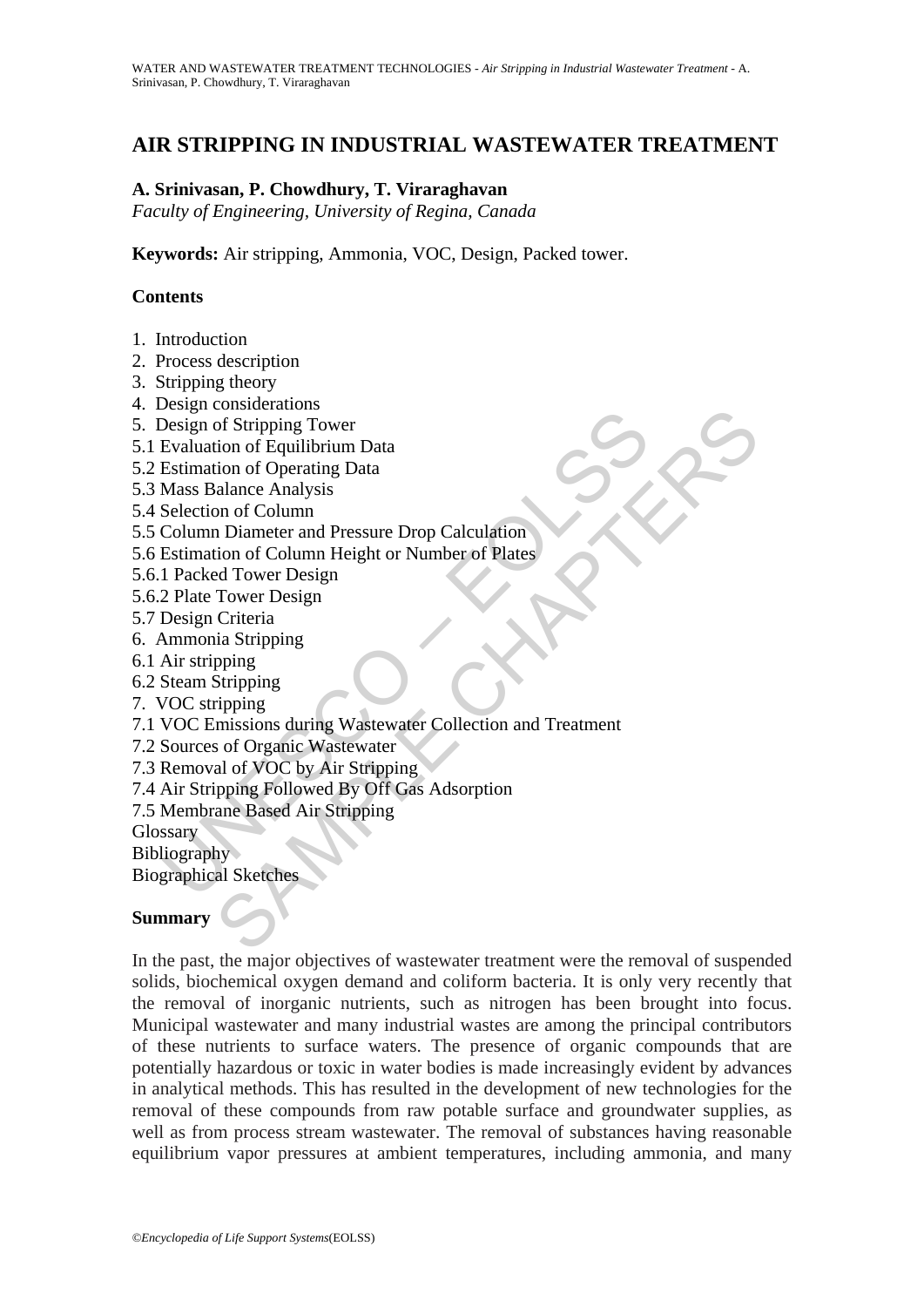volatile organic compounds (VOCs), by any of the processes known as air or gas stripping has proven to be efficient. The countercurrent packed-tower type air stripper offers greater interfacial surface area for mass transfer of volatile organic compounds than other gas-stripping processes. This method therefore offers significant advantages in efficiency and overall cost when used for the removal of ammonia and volatile organic compounds from wastewater streams.

# **1. Introduction**

Air stripping is a process by which a liquid, usually wastewater, is brought into intimate contact with a gas, usually air, so that some undesirable volatile substances present in the liquid phase can be released and carried away by the gas. Processes such as mechanical surface aeration, diffused aeration, spray fountains, spray or tray towers, and countercurrent packed towers are encompassed by the term air stripping. These procedures produce a condition in which a large surface area of the water to be treated is exposed to air, which promotes transfer of the contaminant from the liquid phase to the gaseous phase.

# **2. Process Description**



Figure 1. Packed tower air stripper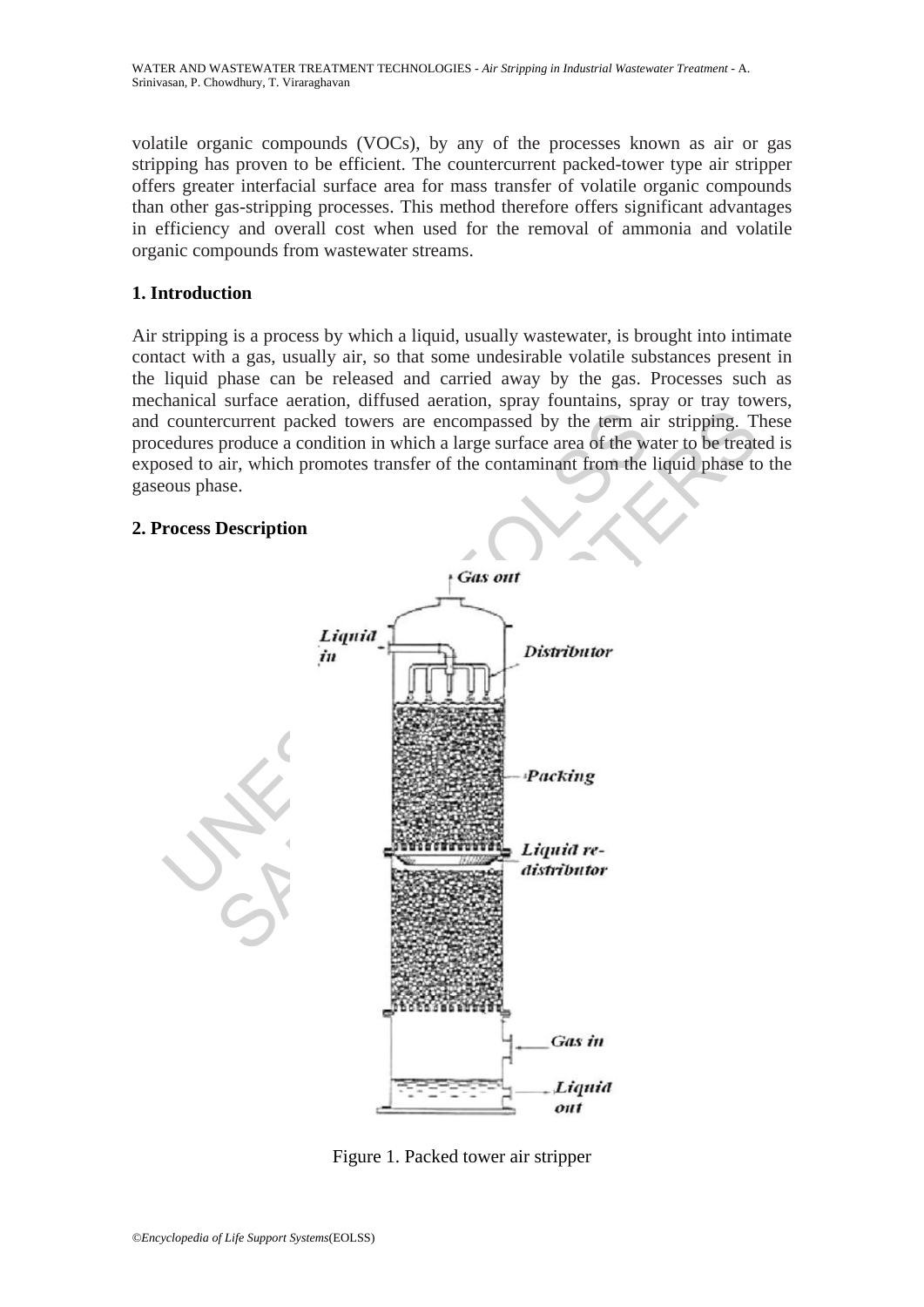The process consists of counter-current flow of water and air through a packing material. The packed tower consists of a cylindrical drum equipped with a gas inlet and distributing space at the bottom; a liquid inlet and distributor at the top; gas and liquid outlets at top and bottom, respectively; and a supported mass of inert solid shapes, called tower packing (Figure 1). In the traditional system, water is pumped to the top of the tower, and is allowed to flow down over the inert packing, while air is pumped countercurrent from the bottom of the tower. The contaminants of interest such as ammonia or volatile organic compounds (VOC) are stripped out of the water into the air stream. In practice, two methods are used to achieve contact between phases so that mass transfer can occur: (1) continuous contact and (2) staged contact. Different flow patterns used in practice include countercurrent, co-current and cross-flow. The most common flow pattern is countercurrent mode.

# **3. Stripping Theory**

The ratio of the contaminant at equilibrium in the liquid phase,  $C_L$ , to the contaminant in the gaseous phase,  $C_G$ , is a relationship known as Henry's law:

*G L*  $H = \frac{C}{2}$  $=\frac{C_G}{C_L}$  (1)

where *H* is Henry's constant. Henry's constant is a property of the solute/solvent system and the temperature, and follows Van't Hoff's relationship.

3. Stripping Theory  
\nThe ratio of the contaminant at equilibrium in the liquid phase, 
$$
C_L
$$
, to  
\nin the gaseous phase,  $C_G$ , is a relationship known as Henry's law:  
\n
$$
H = \frac{C_G}{C_L}
$$
\nwhere H is Henry's constant. Henry's constant is a property of the solu  
\nand the temperature, and follows Van't Hoff's relationship.  
\n
$$
\log H = \left(\frac{-H^o}{RT}\right) + k
$$
\n(2)  
\nwhere  $H^o$  = enthalpy change resulting from the dissolution of the comp  
\nR = the universal gas constant;  
\nT = the absolute temperature; and  
\nk = a compound dependent constant.  
\nThe general form of the equation for the rate of mass transfer acro  
\ninterface in a gas stringent is given by the equation:

**In Theory**<br>
Separations in the liquid phase,  $C_L$ , to the contaminated the contaminant at equilibrium in the liquid phase,  $C_L$ , to the contaminations of phase,  $C_G$ , is a relationship known as Henry's law:<br>
(1)<br>
Henry's where  $H^{\circ}$  = enthalpy change resulting from the dissolution of the compound in water;  $R =$  the universal gas constant; *T* = the absolute temperature; and

 $k = a$  compound dependent constant.

The general form of the equation for the rate of mass transfer across the gas-liquid interface in a gas stripper is given by the equation:

$$
\frac{1}{V}\frac{dm}{dt} = K_L a(C_L^*) - C_L)
$$
\n(3)

where  $V =$  the liquid volume, m<sup>3</sup>;

 $m =$  the mass of the solute, kg;

 $t =$  time, s:

 $K_L$  = the overall liquid mass transfer coefficient, m/s;

 $a =$  the specific interfacial area,  $m^2/m^3$ ;

 $C_L$  = the bulk average concentration in the liquid phase, kg/m<sup>3</sup>;

 $C_L^*$  = the liquid concentration in equilibrium with the gas phase concentration,  $C_G$ ,  $kg/m^3$ ; and

 $K<sub>L</sub>a$  = the transfer rate constant.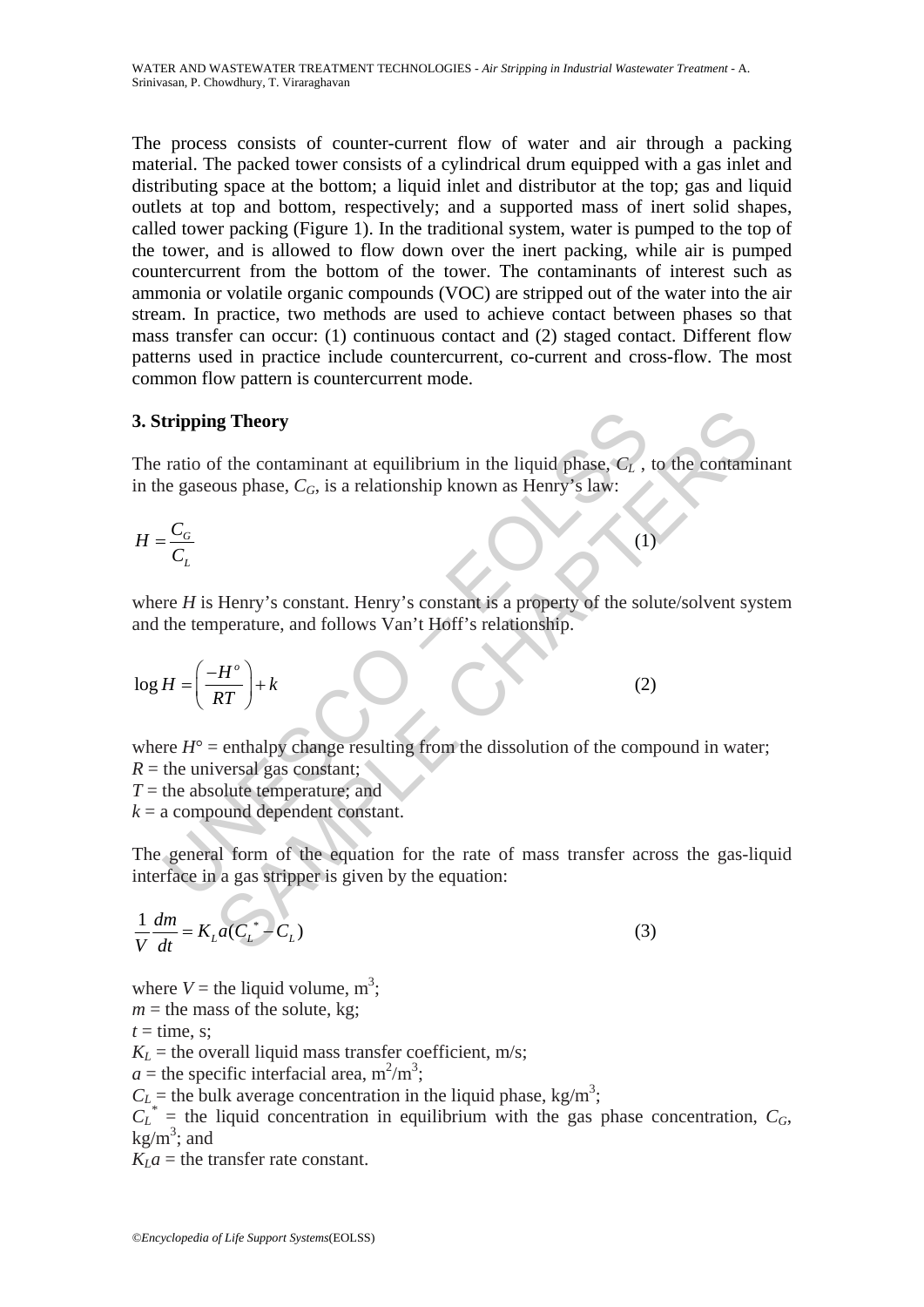The rate constants for the local liquid and gas phase transfers,  $k<sub>L</sub>$  and  $k<sub>G</sub>$ , respectively, are related to the overall transfer rate constant by

$$
K_L a = \left(\frac{1}{K_L a} + \frac{1}{K_G a \cdot H}\right)^{-1} \tag{4}
$$

### **4. Design Considerations**

all solution to the packing provides the air-to-water in<br>o-water ratio ranges from as low as 5 to several hundred and<br>ing and pressure drop considerations. The ratio of air-to-water fl<br>o-water ratio ranges from as low as 5 e surface area of the packing provides the air-to-water interfacial area.<br>
r ratio ranges from as low as 5 to several hundred and is controlled<br>
eresure drop considerations. The ratio of air-to-water flow through the<br>
ell Stripping towers have diameters of 0.5 to 3 m and heights of 1 to 15 m. The height of the packed tower will affect the removal efficiency of the contaminant. The desired rate of flow of the liquid to be treated will determine the diameter of the air stripping column. The type of packing material will have an impact on the mass transfer rate, because the surface area of the packing provides the air-to-water interfacial area. The air-to-water ratio ranges from as low as 5 to several hundred and is controlled by flooding and pressure drop considerations. The ratio of air-to-water flow through the air stripper will control the removal rate of the contaminant. An increase in the air-to-water ratio will usually result in greater removal rates, up to a point at which entrainment of the liquid by the air flow occurs, resulting in a sharp increase in the air pressure drop through the stripping column. This phenomenon is known as flooding. The opposite condition occurs when the liquid flow rate is increased until the tower begins to fill with liquid. This is also referred to as flooding. The pressure drop in the tower should be between 200 to 400 N/m<sup>2</sup> per meter of tower height to avoid flooding. The designer must choose a gas velocity far enough from flooding velocity to ensure safe operation. The flooding velocity depends on the type and size of packing and liquid mass velocity. Lowering the design velocity increases the tower diameter without much change in required height, since lower gas and liquid velocities lead to a proportional reduction in mass-transfer rate. Channeling occurs when water flows down the tower wall rather than through the packing. Distribution plates must be placed approximately every 5 to 10 m in the tower immediately above each packing section to avoid this. Channeling is severe in towers filled with stacked packing than in dumped packings. Using a smaller size packing will reduce the tendency of flow to channel. In towers of moderate size channeling can be minimized by having diameter of the tower at least 8 times the packing diameter. A packing material that offers a large surface area for mass transfer will usually present more resistance to countercurrent air flow, causing a higher gas pressure drop. Different materials offer better resistance to corrosivity, encrustation, or unfavorable water conditions. Initial packing material selection can be made with one offering a very low gas pressure drop that allows an increase in removal efficiency.

### **5. Design of Stripping Tower**

The design procedure for a stripping tower consists of following steps:

- 1. Evaluation of equilibrium data;
- 2. Estimation of operating data;
- 3. Selection of column;
- 4. Column diameter and pressure drop calculation; and
- 5. Estimation of column height or number of plates.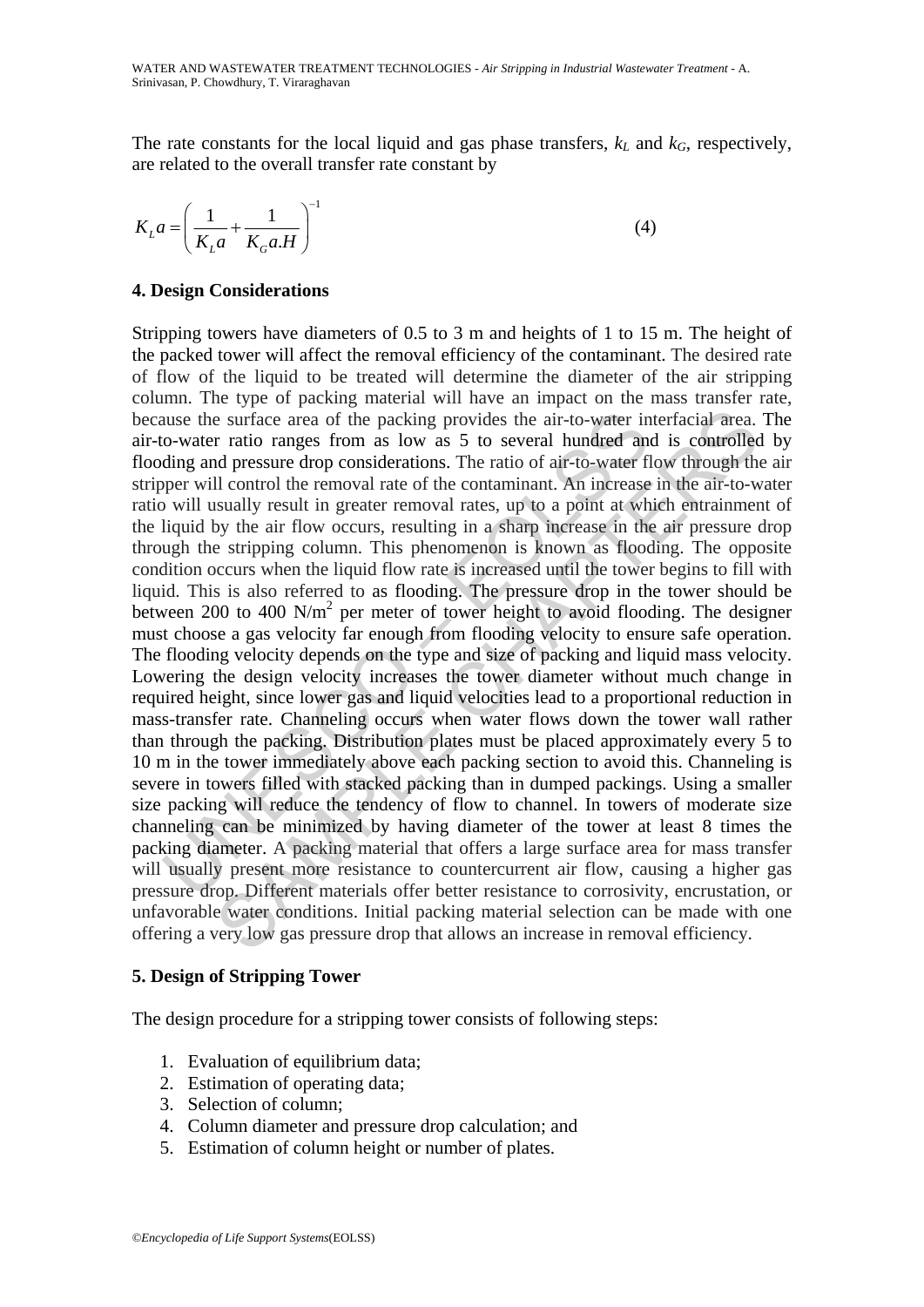# **5.1 Evaluation of Equilibrium Data**

The equilibrium relationship is given by a plot of  $C_0$ , mole fraction of solute in the liquid that is in equilibrium with the gas leaving the tower, against y<sub>e</sub>, the mole fraction of solute in gas leaving the top of the tower.

Using Henry's law, ye is defined as follows:

$$
y_e = \frac{H}{P_T} C_0
$$
\n<sup>(5)</sup>

where, y<sub>e</sub>=concentration of solute in gas leaving the top of the tower, moles of solute per mole of air

H = Henry's law constant,  $\frac{atm(mole gas)/(mole air)}{m}$  $(\textit{mole gas}) / (\textit{mole water})$ *atm mole gas mole air mole gas mole water*

 $P_T =$  total pressure

 $C_0$  = concentration of solute in liquid that is in equilibrium with the gas leaving the tower, moles of solute per mole of liquid.

# **5.2 Estimation of Operating Data**

mole of air<br>
Henry's law constant,  $\frac{atm(mole gas)/(mole air)}{(mole gas)/(mole water)}$ <br>
= total pressure<br>
= concentration of solute in liquid that is in equilibrium with t<br>
er, moles of solute per mole of liquid.<br> **Estimation of Operating Data**<br>
op The operation data for isothermal system are the liquid rate and the terminal concentrations or mole fractions. The operating conditions in the column are described by an operating line which is obtained by a mass balance around the column.

# **5.3 Mass Balance Analysis**

The mass balance analysis for a continuous stripping tower is given by (Figure 2):



Figure 2. Continuous countercurrent flow gas stripping tower.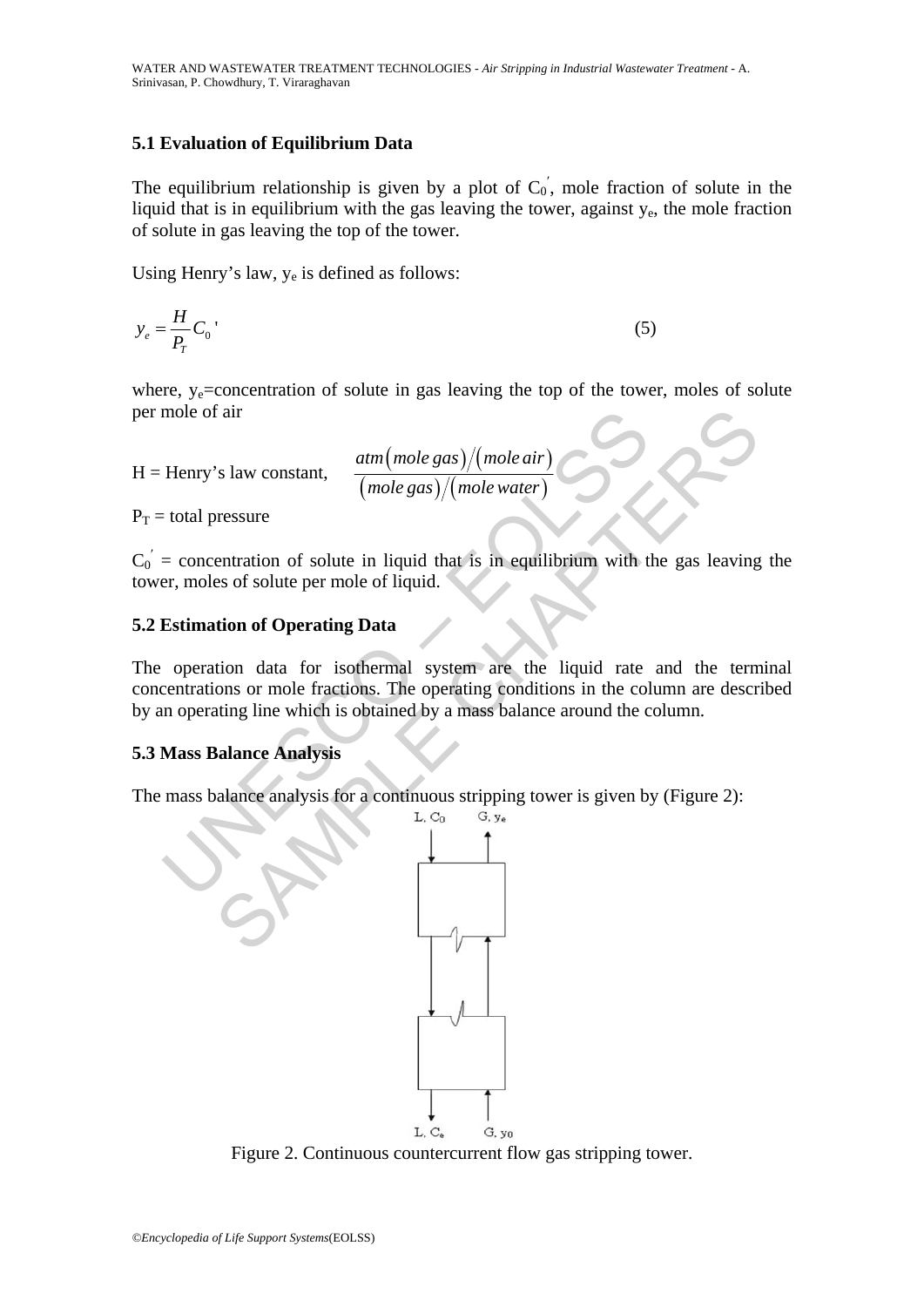Total moles in = Total moles out

Moles of solute entering in liquid stream **+** Moles of solute entering in gas stream **=** Moles of solute leaving in liquid stream **+** Moles of solute leaving in gas stream

$$
LC_0 + Gy_0 = LC_e + Gy_e
$$
 (6)

where,  $L =$ moles of liquid per unit time

G=moles of incoming gas per unit time

 $C_0$ =concentration of solute in liquid entering at the top of the tower, moles of solute per mole of liquid

 $C_e$ =concentration of solute in liquid leaving the bottom of the tower, moles of solute per mole of liquid

on equation of solute in gas entering the bottom of tower, moles<br>
concentration of solute in gas leaving the top of the tower, moles<br>
in:<br>  $Gy_0 - Gy_e = (LC_e - LC_0)$ <br>  $G(y_0 - y_e) = LC(C_e - C_0)$ <br>  $y_0 - y_e = LC(C_e - C_0)$ <br>  $\frac{L}{G} = \frac{(C_e - C_0)}{(y$  $y_0$ =concentration of solute in gas entering the bottom of tower, moles of solute per mole of solute-free gas

ye=concentration of solute in gas leaving the top of the tower, moles of solute per mole of air;

$$
\Rightarrow (Gy_0 - Gy_e) = (LC_e - LC_0)
$$

$$
\Rightarrow G(y_0 - y_e) = L(C_e - C_0)
$$

$$
\Rightarrow (y_0 - y_e) = L/G(C_e - C_0)
$$

$$
\Rightarrow \frac{L}{G} = \frac{(C_e - C_0)}{(y_0 - y_e)}\tag{7}
$$

This is the equation of straight line known as operating line. On  $(x, y)$  coordinate it has a slope of  $(L/G)$  and pass through the point  $(C_0, y_0)$  and  $(C_e, y_e)$ .

### **5.4 Selection of Column**

| nquid<br>centration of solute in gas entering the bottom of tower, moles of solute per r |               |                         |  |
|------------------------------------------------------------------------------------------|---------------|-------------------------|--|
| e-free gas                                                                               |               |                         |  |
| centration of solute in gas leaving the top of the tower, moles of solute per r          |               |                         |  |
|                                                                                          |               |                         |  |
|                                                                                          |               |                         |  |
| $-Gy_e) = (LC_e - LC_0)$                                                                 |               |                         |  |
| $(y_e - y_e) = L(C_e - C_0)$                                                             |               |                         |  |
| $-y_e$ ) = L/G(C <sub>e</sub> - C <sub>0</sub> )                                         |               |                         |  |
| $\frac{(C_e - C_0)}{(y_0 - y_e)}$                                                        |               | (7)                     |  |
|                                                                                          |               |                         |  |
|                                                                                          |               |                         |  |
|                                                                                          |               |                         |  |
| the equation of straight line known as operating line. On (x, y) coordinate it           |               |                         |  |
| of (L/G) and pass through the point $(C_0, y_0)$ and $(C_e, y_e)$ .                      |               |                         |  |
|                                                                                          |               |                         |  |
| ection of Column                                                                         |               |                         |  |
|                                                                                          |               |                         |  |
| <b>Parameter</b>                                                                         | Packed column | Plate column            |  |
| Pressure drop                                                                            |               | ×                       |  |
| Flooding                                                                                 | ×             |                         |  |
| Channeling                                                                               | ×             |                         |  |
| High foaming liquid                                                                      | $\sqrt{}$     | ×                       |  |
|                                                                                          |               |                         |  |
| Liquid hold-up                                                                           | ×             |                         |  |
| Corrosive atmosphere                                                                     |               | ×<br>√                  |  |
| Sediment deposition                                                                      | ×             | $\overline{\mathsf{v}}$ |  |
| Temperature change problem                                                               | ×             |                         |  |
| Total weight                                                                             | ×             |                         |  |
| Small column<br>Large column                                                             | √<br>×        | ×                       |  |

Note #  $\sqrt{ }$ : more favored;  $\times$ : less favored; Table 1. Comparison of packed and plate column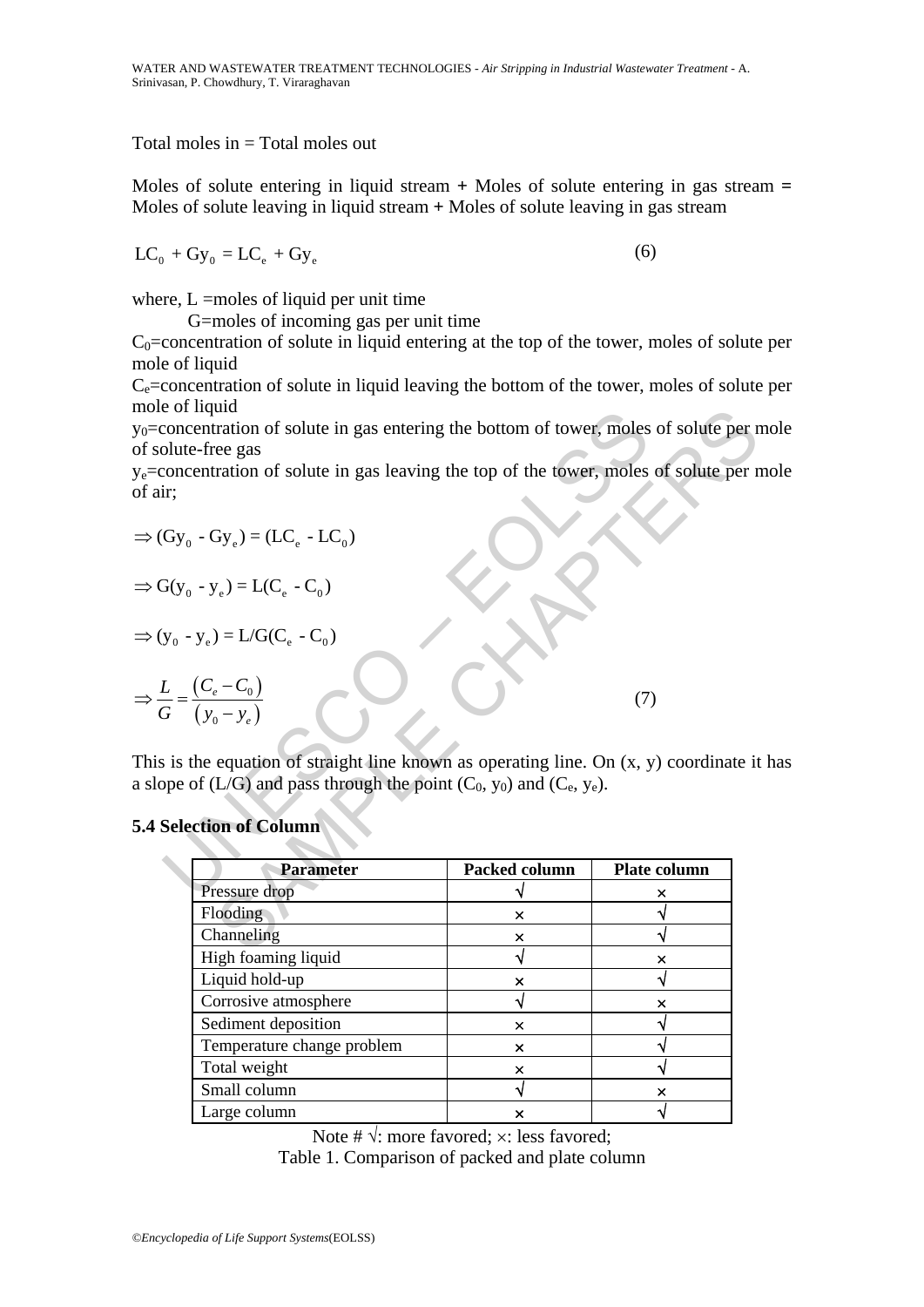Packed column and plate columns are generally used in industrial stripping operations. Although packed columns are used more often in air pollution control, both have their special area of usefulness. Their relative advantages and disadvantages are presented in Table 1.

# **5.5 Column Diameter and Pressure Drop Calculation**

The minimum possible diameter of stripping tower is determined from flooding velocity. Generally the column design velocity ranges from 60 to 80 % of the flooding velocity. For liquids having foaming tendency the maximum allowable velocity will be lower than the estimated flooding velocity, especially for plate tower. Pressure drop for packed column can be correlated with the column operating data, packing type, and physical properties of the constituent involved. The maximum allowable pressure drop can be determined by the cost of energy for compression of the feed gas. Figure 3 shows the correlation of flooding and pressure drop in a packed tower.



Figure 3. Flooding and pressure drop correlations for packed towers.  $[C_s = \text{capacity}]$ parameter,  $F_p$ =packing factor, v=kinemetic viscosity of liquid,  $\rho_G$ ,  $\rho_L$ =gas and liquid density]

TO ACCESS ALL THE **24 PAGES** OF THIS CHAPTER, Visit: [http://www.eolss.net/Eolss-sampleAllChapter.aspx](https://www.eolss.net/ebooklib/sc_cart.aspx?File=E6-144-03)

- - -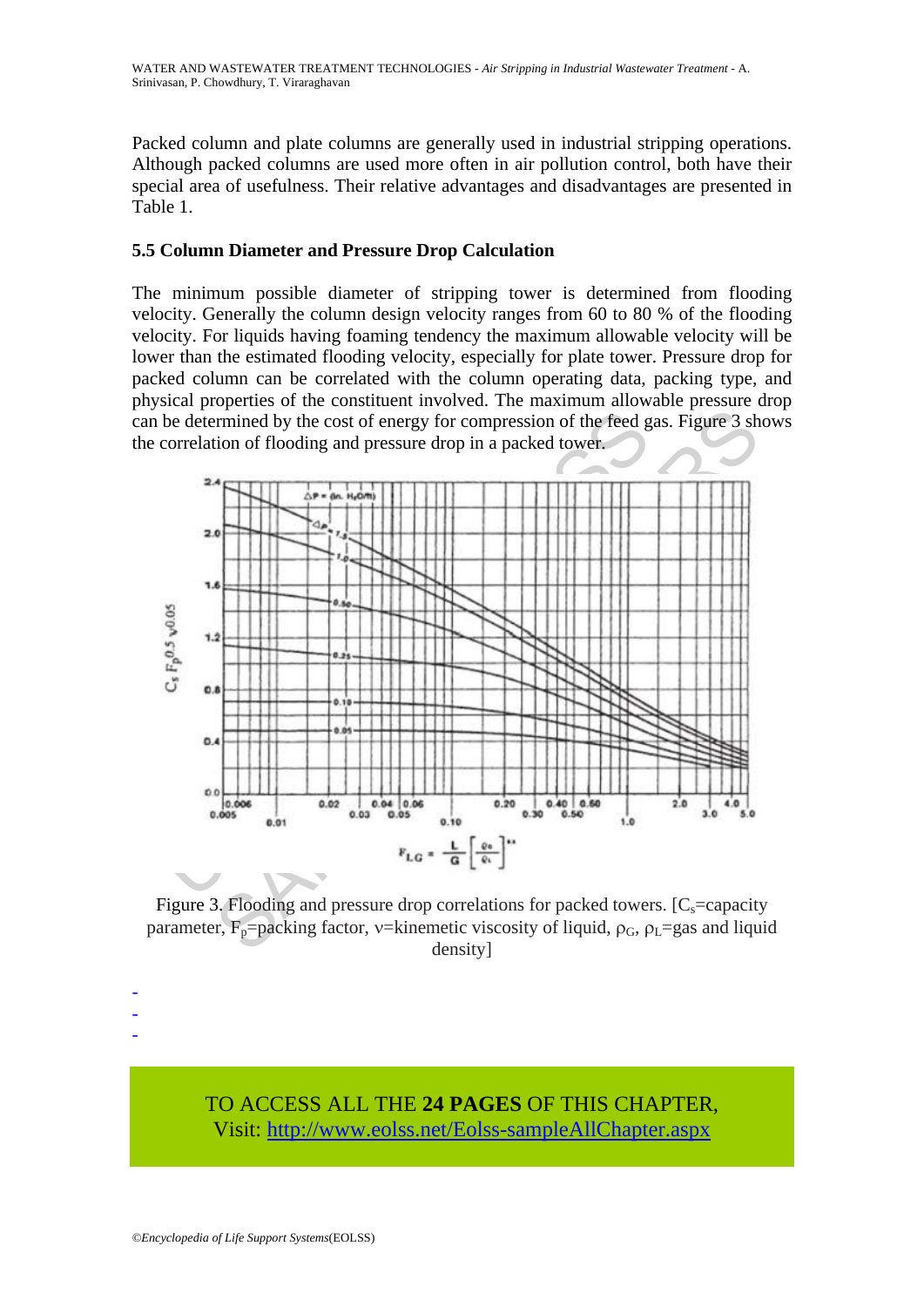#### **Bibliography**

De Renzo D.J. (1978). Unit operations for treatment of hazardous industrial wastes. Noyes Data Corporation, Park Ridge, New Jersey, U. S. A. pp. 869-897. [This book describes various unit operations such as flotation and stripping for treatment of hazardous industrial wastes].

Design Guide No. 1110-1-3. (2001). Engineering and Design air stripping. Department of the army, U. S. Army Corps of Engineers, Washington, DC 20314-1000. [This design guide provides design and construction information for implementation of air stripping systems].

LaGrega, M. (1993). Hazardous Waste Management. McGraw Hill Inc. [This book provides background information on hazardous wastes, its treatment and disposal methods and site remediation techniques].

Metcalf and Eddy (2003). Wastewater Engineering Treatment and Reuse. 4<sup>th</sup> Ed. Tata McGraw-Hill. New Delhi. 1162-1180. [This book is an update of an earlier book on wastewater treatment by McGraw-Hill. This revision contains a strong focus on advanced wastewater treatment technologies and reuse aspects of wastewater and biosolids].

O'Farrell T.P., Bishop, D.F. and Cassel A.F. (1973). Nitrogen Removal by Ammonia Stripping. EPA Report 670/2-73-040. [The report examines the removal of ammonia from lime clarified filtered wastewater using a five stage counter current cross flow stripping tower].

Perry R.H., Green D.W. and Moloney J.O. (1997). Perry's Chemical Engineers' Handbook.  $7<sup>th</sup>$  Ed. McGraw-Hill. pp. 14-1 – 14-12. [This handbook covers all aspects of chemical engineering, from the fundamentals to details on computer applications and control].

Reynolds J.P., Jeris J.S. and Theodore L. (2002). Handbook of Chemical and Environmental Engineering Calculations. John Wiley & Sons., New York. pp. 392-413. [This book provides solutions to environmental problems that involve chemical engineering].

South Tahoe Public Utility District, (1971). Advanced Wastewater Treatment as Practiced at South Tahoe. EPA Report 1701OELQ 08/71. [This report provides data collected in pilot scale tests conducted at South Tahoe, in particular it gives the correlation between percent ammonia removal and surface loading rates for various depths of packing in a stripping tower].

Strigle R.F.Jr. (1994). Packed Tower Design and Applications: Random and Structured Packings. 2<sup>nd</sup> Ed., Gulf Publshing Company, Houston, Texas. pp. 92-112. [This book provides detailed design and applications of packed bed towers].

urell T.P., Bishop, D.F. and Cassel A.F. (1973). Nitrogen Removal by Am<br>nt 670/2-73-040. [The report examines the removal of ammonia from i<br>ewater using a five stage counter current cross flow stripping tower].<br>
V.R.H., Gr 2, Bishop, D.F. and Cassel A.F. (1973). Nitrogen Removal by Ammonia Stripping.<br>2-73-040. [The report examines the removal of ammonia from lime clarified fil<br>sing a five stage counter current cross flow stripping tower].<br>G Tsai K-C., Shelby S.E.Jr. (1981). Air and steam stripping of high-strength ammonia wastes. Proceedings of the 36<sup>th</sup> Industrial Waste Conference May 12, 13 and 14. Purdue University Lafayette, Indiana. [The research paper investigates the potential of removing ammonia nitrogen from a chemical manufacturing plant wastewater by both air and steam stripping processes].

US EPA, (2000). Wastewater technology fact sheet ammonia stripping. EPA 832-F-00-019. [Fact sheet that describes a stripping process for lowering the ammonia content of a wastewater stream by adding lime or caustic agents].

U.S. EPA, (1975). Technology Transfer. Process design manual for nitrogen control. pp. 8-1 – 8-21. [A comprehensive discussion of chemical pathways, design elements, modelling parameters and nitrogen control technologies].

Wickramanayake G.B., Evers D.P. and Gavaskar, A. (1992). Bench-scale evaluation of ammonia removal from wastewater by steam stripping. US EPA Project Summary. EPA/600/S2-91/046. [This report studies ammonia removal from synthetically compounded wastewater samples using a bench-scale steam stripping apparatus to support the development of wastewater discharge standards for ammonia in nonferrous metal winning processes].

Zeng L., Mangan C. and Li X. (2006). Ammonia recovery from anaerobically digested cattle manure by steam-stripping. *Water Science and Technology*, 54(8), 137-145. [The paper examines the feasibility of removing ammonia from anaerobically digested cattle manure effluents using steam stripping at different feed pH values, ammonia concentrations and temperatures].